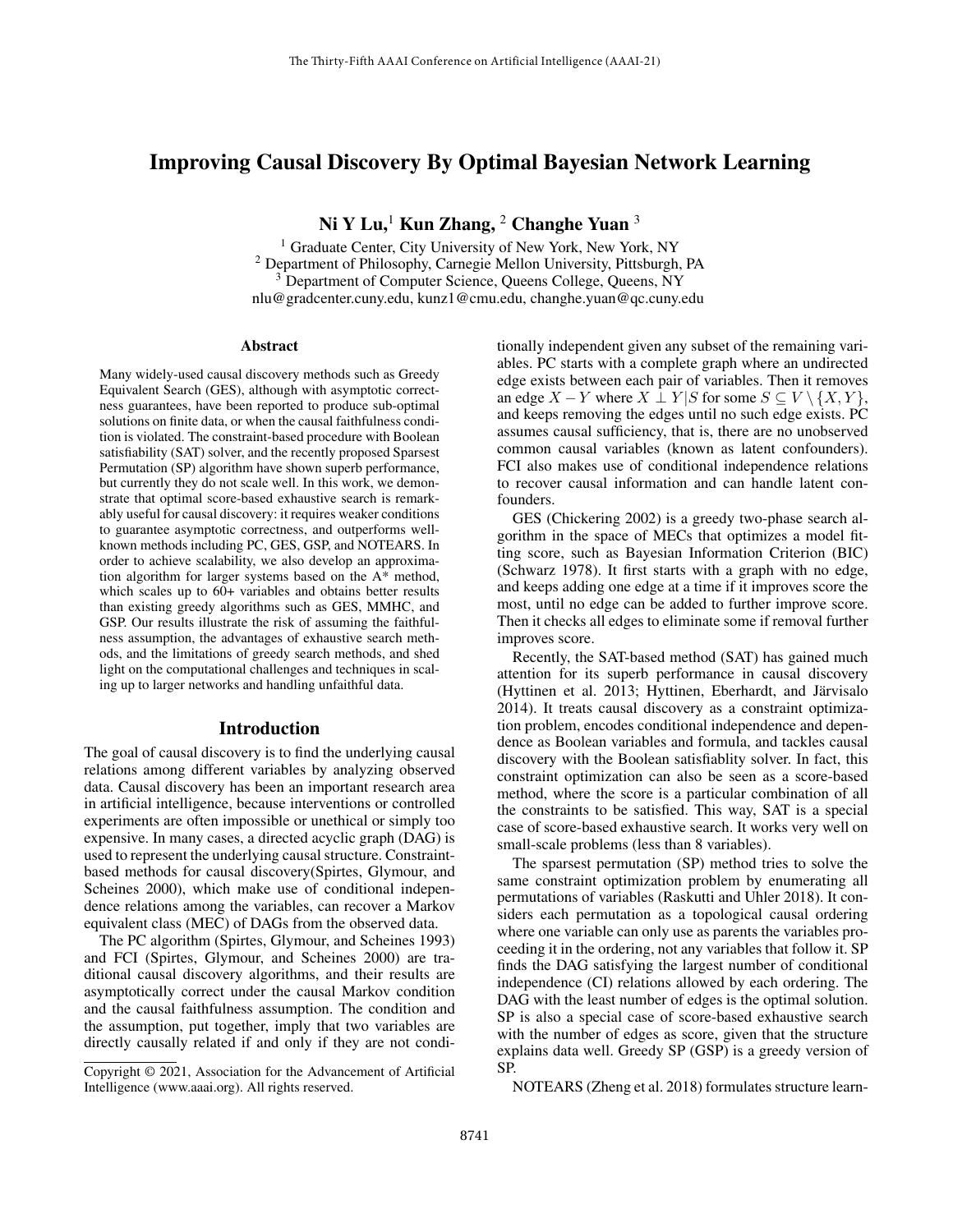ing as a purely continuous optimization problem over real matrices that avoids the combinatorial constraints, achieved by a smooth characterization of acyclicity, and impressively implemented in 60 lines of Python code .

In contrast, there exist a set of methods for Bayesian network learning, aiming at finding the best Bayesian network from the given data. A\* is an efficient score-based exhaustive search algorithm that finds the optimal topological ordering by following the shortest path in the order graph (Yuan, Malone, and Wu 2013), instead of the permutation space as in the SP algorithm. Each node in the order graph is a subset of variables. A\* uses heuristic to prune some branches in the order graph to cut down computation.

We note that the DAGs learned by Bayesian network learning methods mentioned above do not necessarily have a causal interpretation. For instance, suppose that we are given enough data for two variables which are jointly Gaussian. Such methods will output a directed edge between them, while the direction may be arbitrary. In this case we cannot distinguish different causal structures in the same equivalence class, which share the same (conditional) independence relationships. Generally speaking, this set of methods outputs an arbitrary DAG in this MEC, which, nevertheless, give a compact representation of the joint distribution. In order for the output to have a causal interpretation, one may apply some procedures to generate the MEC from the output DAG (Meek 1995), as an additional post-processing step.

In this work, we present examples and corresponding analyses to show the potential risk of using commonly used causal discovery methods, such as PC and GES, for causal discovery, because of the rather strong assumptions they require. We further emphasize the necessity of optimal exhaustive search method for the benefit of avoiding local solutions on finite data; furthermore, adopting A\* as the search method, we show that exhaustive search requires milder assumptions on data to guarantee its asymptotic correctness. Lastly, we extend A\* and develop our approximation method (called Triplet A\*) for better scalability. This Triplet method is rather general and can be used to scale up other exhaustive search methods as well. Experiments show that our method is better than baseline methods and can handle linear Gaussian and non-Gaussian networks.

## Limitations of Existing Methods

The Causal Markov condition (CMC) and Causal Faithfulness condition (CFC) are the two major assumptions underlying many causal discovery methods (Spirtes, Glymour, and Scheines 2000).

Definition 0.1. Causal Markov Condition (CMC): Given a DAG  $G$  over variable set V and probability distribution  $\mathbb P$ over  $V$ ,  $\mathcal G$  and  $\mathbb P$  satisfy the Causal Markov Condition if and only if any variable  $X \in V$  is probabilistically independent of  $V \setminus \{$  descendants $(X)$  ∪ parents $(X)$ } given parents $(X)$ .

Definition 0.2. Causal Faithfulness Condition (CFC): Given a DAG  $G$  over variable set V and probability distribution  $\mathbb P$ over  $V$ ,  $G$  is faithful to  $\mathbb P$  if and only if every conditional independence relation true in  $\mathbb P$  is entailed by the Causal Markov Condition applied to  $\mathcal{G}$ .



Figure 1: An unfaithful DAG where CFC fails,  $X \perp Z$ . Results of different algorithms are in b), c), d). The numbers on edges in a) are linear coefficients, not correlations. Data sample size 5000.

A complete DAG where each variable is connected with all other variables automatically satisfies CMC for all probability distributions, because it implies no CI relation at all, hence no useful information for causal discovery. On the other hand, CFC mandates that all the CIs in the distribution P should be entailed by the true DAG. The DAGs that satisfy both CMC and CFC are the optimal DAGs.

While CMC is widely accepted, CFC has been debated and found sufficient but too restrictive. It is not unusual to see violations or near-violations of CFC, as we will discuss next.

## When CFC Fails

To illustrate the failure of some algorithms when CFC is violated, we use the following structural equation model:

$$
X = BX + e \tag{1}
$$

where  $X$  is the vector of observed random variables,  $e$  is the vector of residual errors, and  $\bf{B}$  is the causal coefficient matrix.  $X$  and  $e$  are assumed to follow Gaussian distribution.

Our first example is shown in Figure 1 where structure a) is the true DAG used to generate data. The coefficients of matrix  $B$  are labeled on corresponding edges. Data contains an additional CI  $X \perp Z$  despite the causal edge  $X \rightarrow Z$  in the true DAG. The results by PC and GSP miss edge  $X - Z$ . A\*, SP, SAT, and Triplet A\* all produce the correct original MEC. GES returns a different MEC with the same number of edges as the true graph but a slightly worse BIC score -10801 vs the optimal -10806. The score difference is far greater than the double precision numeric error  $10^{-15}$ , therefore, the GES result is unambiguously sub-optimal.

The second example is shown in Figure 2 where structure a) is the true DAG. There is an additional CI  $X \perp Y/Z$ despite the causal edge  $X \to Y$ . PC and GES both miss edge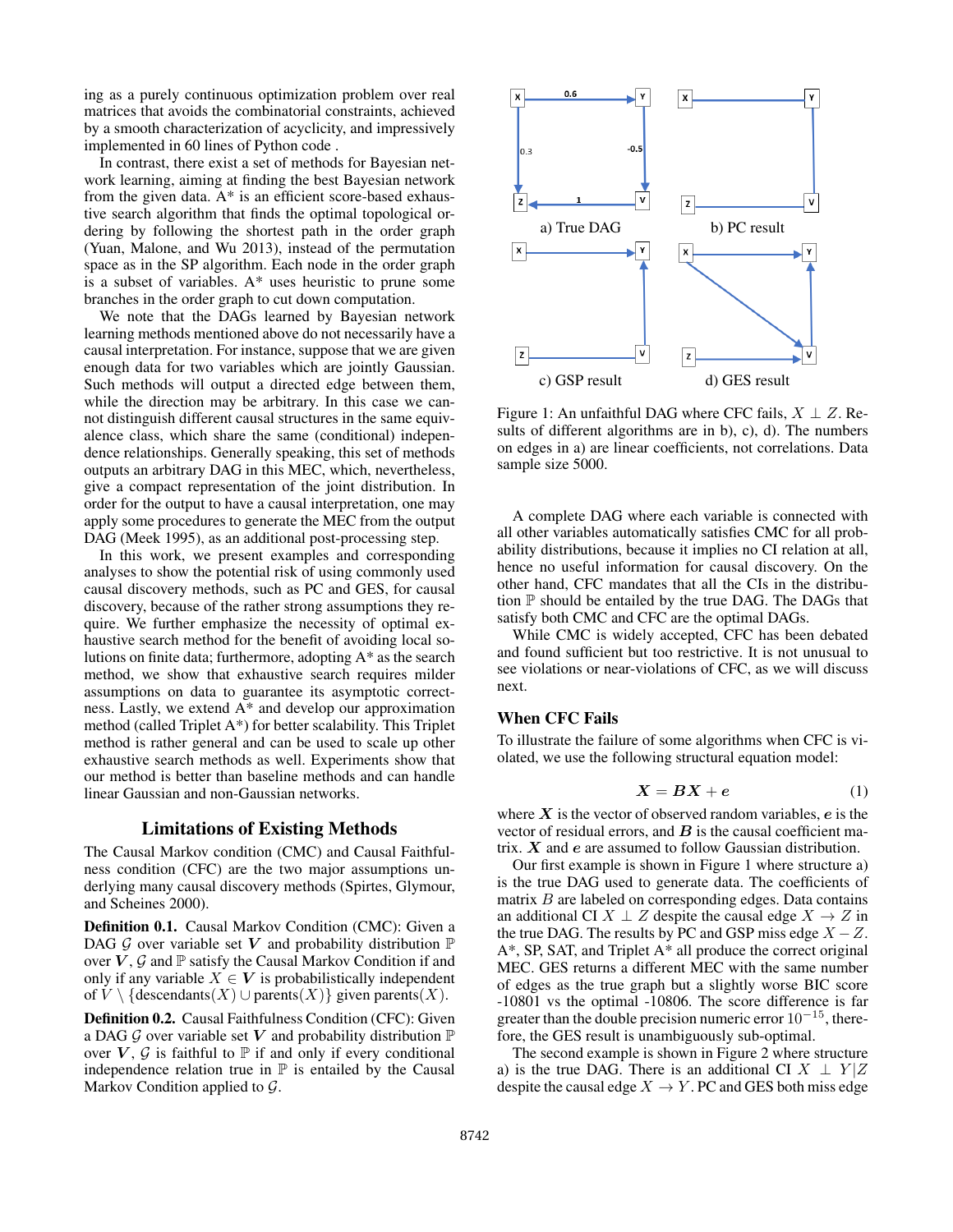

Figure 2: An unfaithful DAG where CFC fails,  $X \perp Y/Z$ . Results of different algorithms are in b), c), d). The numbers on edges in a) are linear coefficients, not correlations. Data sample size 5000.

 $X - Y$ . GES also adds spurious edges  $X - V$  and  $Y - Z$ . A\*, Triplet A\*, SAT, SP, and GSP all recover the true MEC. As shown in the two examples, PC, GES and GSP do not guarantee optimal solution when CFC fails. The exhaustive methods, SAT, SP, and A\*, on the other hand, find optimal MECs in both cases.

#### Finite Size Effect

In addition to CFC failures, greedy methods like GES can get trapped in local optima, even when the data set size is large. To see this, we generated 30 random linear Gaussian networks, 20 variables each network, and 4 neighbors per variable on average. Then we run  $A^*$  and GES on  $n$  data points generated by the causal model, where  $n = 50, 100$ , 200, 500, 1k, 2k, 5k, 10k, 20k, 50k, 100k, 200k. The performance metrics, precision, recall, and F1 score are averaged over 30 networks for each sample size n.

The result is shown in Figure 3. The left three figures are plotted on log scale on x-axis so that we can see all the sample sizes better. We calculated standard deviations for all metrics, but can only show the more informative error bar plots (GES precision, PC recall, and A\* F1-score) on the right hand side due to space limit (not on log scale). We run GES and A\* on  $\lambda = 0.5, 1, 2$ , where  $\lambda$  is the penalization coefficient in the BIC score function Equation 2. The curves are similar in shape for these  $\lambda$  values, so we only show  $\lambda = 1$  in the plots for better readability.

The performances of PC and A\* improve as the sample size  $n$  increases, which is expected. The F1 score by GES increases to around 90% and oscillates in that region, does not approach to 1 while its recall curve approaches 1. The GES precision curve peaks around  $n = 200 - 500$ , and then surprisingly decreases and remains flat with standard deviation around 20% as the sample size  $n$  increases. On the other

hand, the PC precision increases steadily when the sample size increases, but its recall plateaus around 94% with standard deviation around 5%. The NOTEARS does very well on precision, but its recall remains low around 67% even at large sample sizes. Starting at sample size 1000, the PC precision and F1 score exceed those of GES with various  $\lambda$ values. A\* has very high precision and recall, both approach 100% quickly when  $n$  increases, and the standard deviation is very small, indicating that A\* is clearly more reliable on randomly generated data.

To confirm that this behavior of GES is repeatable, we also generated different data sets under other parameter setting, and still observed the same behavior. We run GES with three phases (forward, backward, turning)(Kalisch et al. 2012) and two phases (forward, backward) (Chickering 2002) and the behavior is consistent. The plots show the result with three phases.

The high standard deviation in the GES precision and F1 score suggests that the GES precision is very low in a significant number of data sets. This may be partially because of violation of faithfulness on finite data. However, this does not seem to be the only reason why GES does not work well, in light of the observation that PC produces more accurate results than GES on large samples, as seen from the higher F1 score. It is possible that GES may suffer from some systematic issues in the optimization procedure on particular types of data sets.

To analyze this phenomenon of GES not converging in large sample size, we count the number of edges for each learned DAGs by GES and A\* per sample size (50, 100, 200, 500...) for each of the 30 graphs. We plot the learned BIC scores for GES and A\* (here we use the same score function for both methods), and the number of edges in the learned networks in Figure 4. The first plot shows that the A\* and GES scores are rather close. The second plot shows that A\* scores are always better than or equal to GES scores. Here, better scores means lower scores because A\* minimizes the score. This verifies that GES may not be able to produce the globally optimal scores. The third one, scattered plot for number of edges, reveals that, the networks learned by GES have significantly more edges than those by  $A^*$  in most cases, indicating that GES often enters some local optima and obtains some very different networks that contain more spurious edges. It is unclear why GES behaves this way. One possible explanation is that, GES does not calculate scores for all possible parent sets, so that it may often be misled by local scores and get trapped in local optima.

#### Scalability Issue

We have seen that exhaustive search methods give remarkable search results, especially when CFC does not hold. But Bayesian learning is NP-hard (Chickering 1996), and these exhaustive search methods do not scale well. Let N denote the number of variables. The SP time complexity grows as  $\mathcal{O}(N!)$  because it enumerate all permutations. SP can handle Bayesian networks up to 10 variables. The SAT space complexity grows as  $O(2^{N(N-1)/2})$ . SAT can handle up to 8 variables.  $A^*$  is more efficient; the space complexity grows  $\mathcal{O}(N2^{N-1})$  for scores and time  $\mathcal{O}(2^N)$ . A\* can scale up to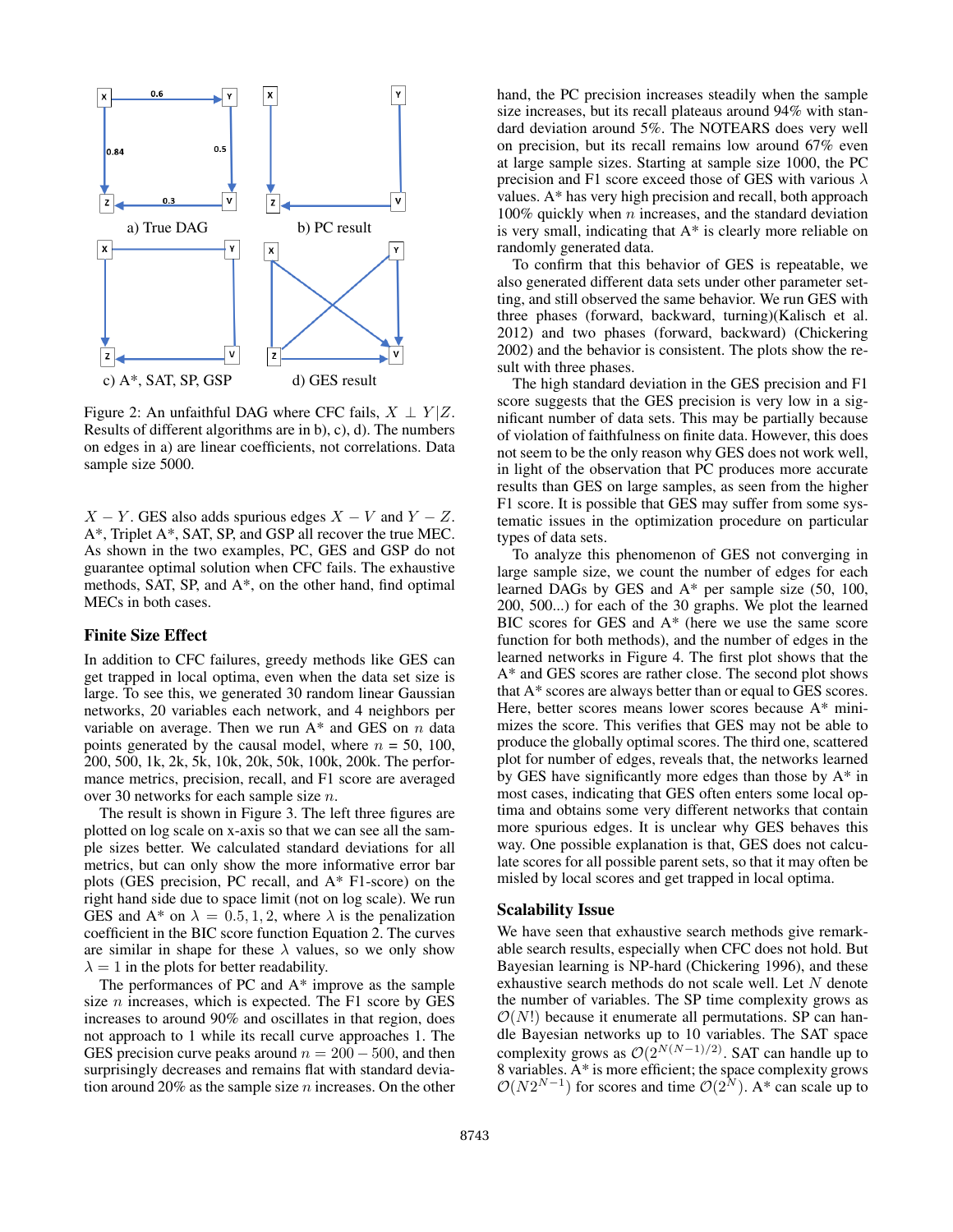

Figure 3: Finite Size Effect, average over 30 random DAGs, 20 variables each DAG, 4 neighbors per variable on average.  $\lambda = 1$  in BIC for A<sup>\*</sup>. GES was run with  $\lambda = 0.5, 1, 2$ , only  $\lambda = 1$  shown.



Figure 4: Score and edge comparison, the same 30 random DAGs as in Figure 3, 20 variables each DAG, 4 neighbors per variable on average.  $\lambda = 1$  in BIC for A\* and GES. Sample size  $n = 10,000$ .

30 variables for any networks or more variables with sparser networks. So it is very desirable to scale up these methods to handle larger systems.

## Weaker Condition for Exhaustive Search

As shown in Figures 1 and 2, exhaustive search methods such as A\*, SAT, and SP, outperform PC, GES and GSP, when CFC fails. These exhaustive search algorithms guarantee optimal solution under the Frugality condition (Forster et al. 2018), which is strictly weaker than CFC.

Definition 0.3. Frugality Condition: Given a probability distribution  $\mathbb P$  on  $V$ , the true DAG over  $V$  is in the set of maximally frugal DAGs for  $V$ .

A DAG  $\mathcal G$  is more frugal than DAG  $\mathcal G'$  if  $\mathcal G$  has fewer edges than  $G'$ . The maximally frugal DAGs have the least number of edges while satisfying CMC. The Frugality condition acknowledges that there might be unfaithful conflicting CIs in the data, and it chooses the MEC that allows maximum number of CIs while ignoring the rest of CIs.

Here we will show that BIC score-based exhaustive search guarantees optimal solution asymptotically under a similar condition to Frugality. The BIC score (Schwarz 1978) is defined as

$$
BIC = -\log L + \lambda k \log n \tag{2}
$$

where  $L$  is the maximized value of the likelihood function of the model based on the observed data,  $k$  is the number of parameters in the model, and  $n$  is the number of observed data points. The second term in BIC penalizes the number of parameters  $k$ , avoiding over-fitting by favoring simpler models. The parameter  $\lambda = \frac{1}{2}$  in the original definition of BIC, but larger values are often used to adjust penalty. In our DAG case, each directed edge corresponds to at least one parameter. So k increases strictly monotonically with the number of edges.

When  $n \to \infty$ , BIC will select the most parsimonious model if the true model is in the class of models under consideration (Nishii 1984; Shibata 1981). BIC Score has the following asymptotic consistency.

- 1. As  $n \to \infty$ , the true structure G<sup>\*</sup> (or any I-equivalent structure ) minimizes the score.
- 2. Asymptotically, spurious edges will not contribute to likelihood and will be penalized.
- 3. Required edges will be added due to linear growth of likelihood term compared to logarithmic growth of model complexity.

BIC score is calculated per variable per parent set. That is, for each variable  $X \in V$ , BIC(X|S) is calculated for each  $S \subset V$ . Then the BIC scores of all variables are summed up in a DAG. The goal is to find the DAG that minimizes the total BIC score.

In order to discuss the condition under which BIC scorebased exhaustive search guarantees optimal solution asymptotically, we introduce the following definition.

Definition 0.4. Optimal BIC Condition (OBC): Given a probability distribution  $\mathbb P$  on  $V$ , the true DAG  $\mathcal G^*$  over V satisfies the Optimal BIC Condition if for every DAG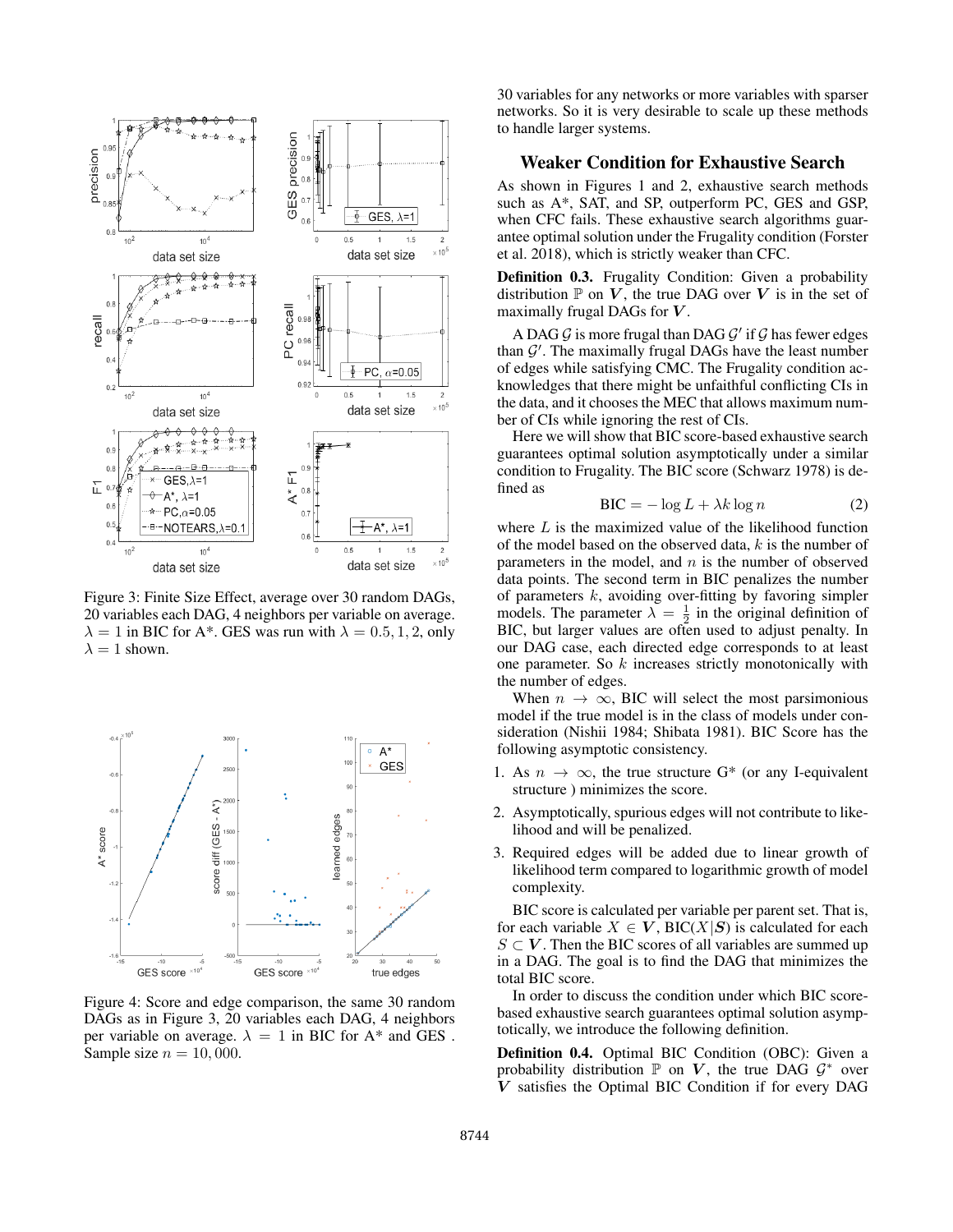G that is Markov relative to  $\mathbb P$  and  $\mathcal G \notin \mathrm{MEC}(\mathcal G^*)$  then  $\text{BIC}(\mathcal{G}) > \text{BIC}(\mathcal{G}^*).$ 

We will follow similar arguments in (Raskutti and Uhler 2018) to show that BIC score-based exhaustive search algorithms only require OBC.

Theorem 0.1. BIC score-based exhaustive search algorithms find the MEC of the true DAG if and only if the true DAG satisfies the Optimal BIC Condition.

*Proof.* If the true DAG  $G^*$  satisfies the Optimal BIC Condition and the DAG returned by exhaustive search  $\mathcal{G}_{ES} \notin$  $MEC(\mathcal{G}^*)$  then  $BIC(\mathcal{G}_{ES}) > BIC(\mathcal{G}^*)$ , contradicting minimizing BIC score by exhaustive search. Hence, we must have  $\mathcal{G}_{ES} \in \text{MEC}(\mathcal{G}^*)$ .

Suppose the true DAG does not satisfy the Optimal BIC Condition, there must exist  $G$  that is Markov relative to  $\mathbb P$  $g \notin \text{MEC}(\mathcal{G}^*)$  and  $\text{BIC}(\mathcal{G}) \leq \text{BIC}(\mathcal{G}^*)$ . If  $\text{BIC}(\mathcal{G}) =$  $BIC(\mathcal{G}^*)$ , then exhaustive search will return an arbitrary one or both of them. If BIC( $G$ ) < BIC( $G^*$ ) then exhaustive search will return G. In both cases,  $\mathcal{G} \notin \text{MEC}(\mathcal{G}^*)$ .  $\Box$ 

Remark. With the BIC asymptotic consistency on spurious edges and required edges, at large sample sizes, the learned graph  $\mathcal{G}_{ES}$  with the optimal BIC has all the required edges and no spurious edges, therefore,  $\mathcal{G}_{ES}$  shares the same skeleton as  $\mathcal{G}^*$ ,  $E(\mathcal{G}_{ES}) = E(\mathcal{G}^*)$ . Since both  $\mathcal{G}_{ES}$  and  $\mathcal{G}^*$  have the likelihood, it is very tempting to claim that the two DAGs must share the same v-structures, hence belong to the same Markov equivalent class, and we can drop the requirement of Optimal BIC Condition in Theorem 0.1. How can two DAGs with the same skeleton but different v-structures (hence different set of CIs) have the same likelihood ? Theoretically we cannot rule out the case, or need more in-depth proof to show that the probability of multiple Markov in-equivalent DAGs at optimal BIC score approaches zero asymptotically. That is why we require MEC( $\hat{G}^*$ ) is the only Markov equivalent class that gives the optimal BIC score. This is not an overly restrictive requirement by any means. Similar to the Frugality, OBC is strictly weaker than CFC (See Figures 1 and 2).

In the unthinkable case where there are multiple Markov in-equivalent DAGs with the same skeleton at the optimal BIC score, they should all be considered true DAGs because they all have the same likelihood. Exhaustive search algorithms cannot distinguish these Markov in-equivalent DAGs based on BIC score.

In Figure 1, the true DAG 1a) entails  $X \perp V|Y$  and  $Y \perp Y$  $Z|\{X,V\}$ , while the GES DAG 1d) entails  $X \perp Z$  and  $Y \perp Z | \{X, V\}$ . They both satisfy CMC because the data contains all three CIs. They are both maximally frugal with 4 edges. But they do not have the same BIC score. So the BIC score-based exhaustive search is able to select the true MEC.

#### Challenges in Scaling up Exhaustive Search

There have been enormous amount of effort to scale up the exact exhaustive search algorithms to handle larger networks

by divide-and-conquer (Kojima et al. 2010; Friedman, Nachman, and Peér 1999). However, no attempt has been successful or practical. Friedman, Nachman, and Peér (1999) proposed a divide-and-conquer approach to a digraph ( directed graph, not a regular un-directed skeleton ) with a small subset of variables that partitions the digraph into two clusters, called sepset. Their scheme also requires that all the potential parents of the variables in a sepset must be on the same side of the partition. It is quite restricted to require a skeleton to be fully directed as input to Bayesian learning problem. In most cases, data are collected without knowing the full causal relations among them, hence, no directions. Even if the input is a directed graph, a partition has to be carefully chosen so that, for each boundary variable, all its parents are in one cluster. But such an ideal partition might not exist.

The intrinsic difficulty of the divide-and-conquer approach is that, there are always boundary variables when dividing a strongly connected graph, and there is simply no way to put all potential parent variables on one side of a partition for each boundary variable. Therefore, when applying exhaustive search in one cluster, there is no guarantee that the optimal parents can be found for boundary variables. As a consequence, not all edges in the search result for a partial cluster can be trusted.

#### Algorithm: Scaling up A\*

To overcome the difficulty in scaling up exhaustive search, we propose an approximation method based on exhaustive search method A\*. By CMC, we assume that in a cluster containing variables  $X, Y, Z$ , and all their parents and children, the exhaustive search methods can find the optimal edges among  $X, Y, Z$ , equivalent to those in the globally optimal DAG. We can run exhaustive search algorithms on smaller clusters locally to discover the causal networks around each variable, combine the results, and resolve conflict if any. The combined result, however, is not exact, because of potential conflicts among the DAG's of all clusters.

The most natural choice of cluster for scaling up is the Markov Blanket (MB). The MB for a variable  $i$  includes its parents  $Pa(i)$ , children and spouses (other parents of children). We can obtain a MB through some methods such as the PC-algorithm (Spirtes, Glymour, and Scheines 1993), Max-Min Markov Blanket algorithm (MMMB)(Tsamardinos, Aliferis, and Statnikov 2003). We can run A\* on each Markov blanket and combine the results. However, this single MB method has several drawbacks. The first drawback is that it may produce spurious V-structures when missing spouses. If  $X \to Y$  in the true DAG, but other parents of Y are missing in the MB, then the edge  $X-Y$  can take any direction, because  $Score(X|Y) = Score(Y|X)$ . The second drawback is the big size of MB when a variable has many children, because all spouses are included. This happens in denser networks.

### Triplet Method

To avoid the drawbacks of the single Markov blanket method, we propose a new approach by combining neighbors around each triple  $X-Y-Z$ . Here is a brief description of the algorithm.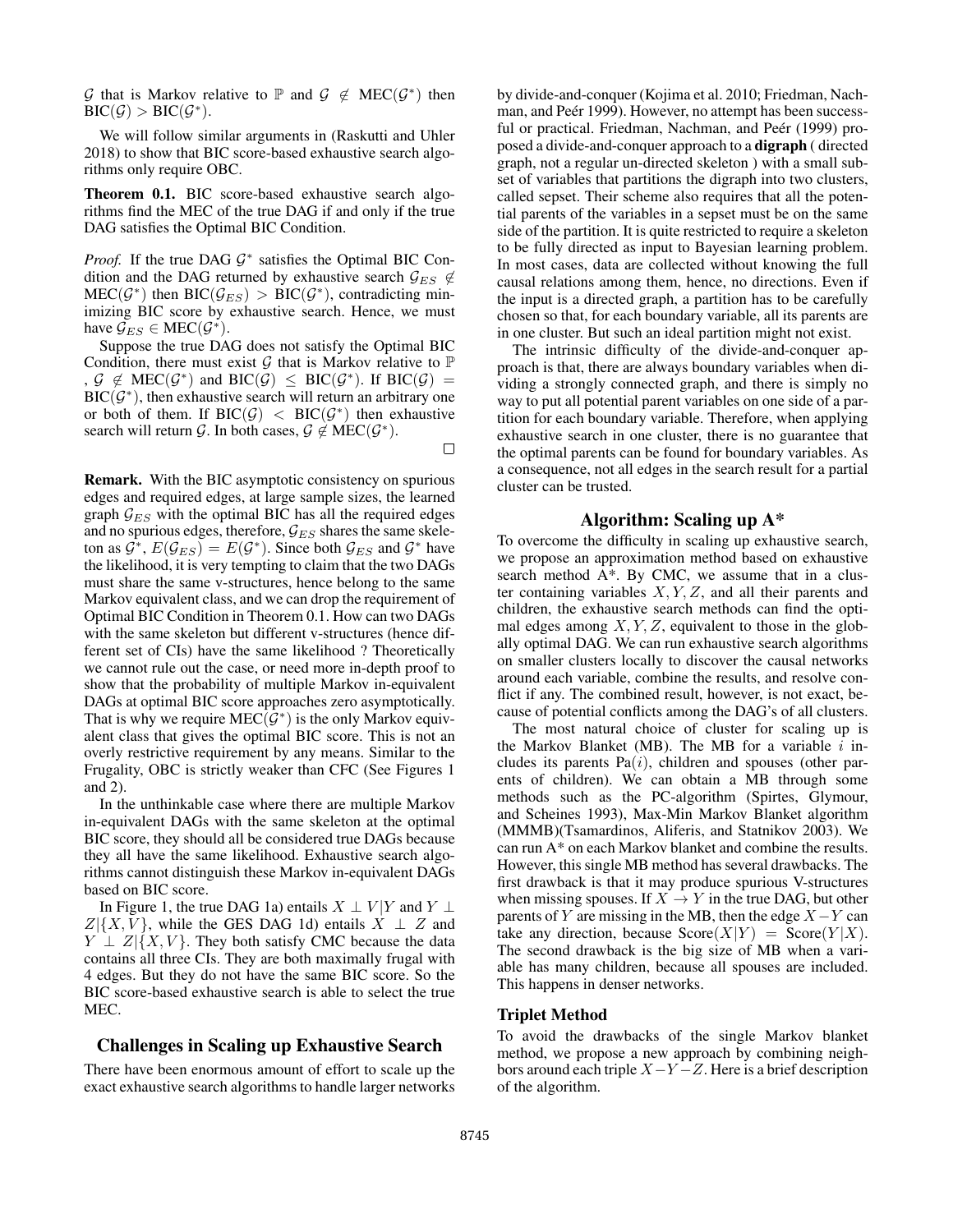First, obtain initial guess of parents and children for each variable. Second, for each variable  $X$  and each pair of neighbors  $(Y, Z)$  of X, form a cluster consisting of  $X, Y, Z$  and their direct neighbors, and run exhaustive search on each cluster. Third, combine the results from all clusters.

Because only  $X, Y, Z$  have all their parents present in the triplet cluster, we can only trust the edges among these three variables. If there is a V-structure, record the directed edges. Otherwise, record the undirected edges. If an edge is already undirected, and later it joins a V-structure, then it becomes directed consistent with the V-structure. If an edge is already directed by some V-structure, then it will not become undirected any more. This is not a perfect approach to resolve conflicts among clusters, as some edge orientation might depend on order of traversal. But it is simple and effective, and works pretty well in our experiments. More sophisticated approaches can also be devised with more book keeping.

While examining the triple  $X - Y - Z$ , exhaustive search might choose the optimal network by adding edge  $X - Z$ , directed or undirected, if  $X \perp Z|Y$  is an unfaithful CI from the data and edge  $X - Z$  improves score. This is how it can handle some missing edges caused by a common type of unfaithfulness. This addresses the first drawback of single MB approach.

The triplet clusters are usually smaller than the biggest MB in a dense network. For example, when each variable has 5 neighbors, for triple  $X - Y - Z$ , the triplet cluster size is 4 (neighbors of X) + 3 (neighbors of Y) + 4 (neighbors of  $Z$ ) + 3 (X, Y, Z) = 14. The largest single MB (including the variable itself) for  $Y$ , assuming 5 children, can contain  $5*4$  (spouses) + 5 (children) + 1 (Y itself) = 26 variables. It will take much longer (over  $2^{26-14} = 4096$  times) to run exhaustive search on a cluster of 26 variables than that of 14 variables. This partially addresses the second drawback of single MB approach.

Suppose a variable has  $m$  neighbors at most, then we need run A\* routine at most  $m(m-1)/2$  times for each variable, and the total number of A\* runs is at most  $Nm(m-1)/2$ for a system of  $N$  variables. The total running time upper bound is  $\mathcal{O}(Nm^2 2^{3m})$ . As long as m is reasonably small, for example,  $m \leq 7$ , which is much larger than the tree width used in many large networks (usually  $m = 2$ ), the running time is proportional to N.

#### Simulations and Experiments

For comparison with other methods on handling unfaithful networks, we run Triplet A\* on the unfaithful network in Figure 1 and Figure 2. Triplet A\* finds the correct MEC.

To compare the performances of GES, SAT, GSP, MMHC (Tsamardinos, Brown, and Aliferis 2006), A\*, and Triplet A\*, we use the R package by (Hyttinen, Eberhardt, and Järvisalo 2014) to generate random DAGs. First, we start with seven variables, due to the restriction of SAT. We use the 'ges' and 'pc' functions in the R package pcalg, the 'mmhc.skel' function in R package MXM, and the 'gsp' function in the Python package causaldag (Solus et al. 2020).

Figure 5 shows the performance plots vs edge density. F1, the harmonic mean of precision and recall, is a better mea-



Figure 5: SAT, GES, GSP, SP, A\*, and Triplet A\* performance on 7-variable networks. Each plot is averaged over 50 random DAGs, 500 data points each DAG

sure than precision and recall alone. The SAT method performs very well, but A\* and Triplet A\* can match SAT on the balanced F1 plot. GES also performs as well as SAT on sparse networks, but under-performs on denser networks.

After demonstrating its good performance on small networks, we also apply GES, GSP, PC, LiNGAM (Shimizu et al. 2006), and Triplet  $A^*$  on larger networks with 60 variables, with various edge densities, shown in Figure 6. Triplet A\* performs as well as GES on sparse networks, and slightly outperforms GES on denser networks. We then use the squared Gaussian distribution for the noise distribution in the BIC score, with the search results given in Figure 7. One can see that the BIC score is rather robust to Gaussian and non-Gaussian noises, as there is no clear performance difference between Figure 6 with Gaussian noise and Figure 7 with squared Gaussian noise.

The GES precision also decreases with edge density, but the Triplet  $A^*$  precision is relatively stable. The Triplet  $A^*$ orientation recall is lower than GES, partially because edges are oriented only by V-structures.

Since we use the MMMB skeleton before running A\*, the quality of the skeleton is important. The simulation result shows that when the skeleton does not miss any edge, the Triplet A\* precision and recall are much higher than GES. When there is some unfaithful edge missed in the MMMB skeleton, the Triplet performance can be affected, but it can recover some missing edges.

Note that each method has some parameter to tune. For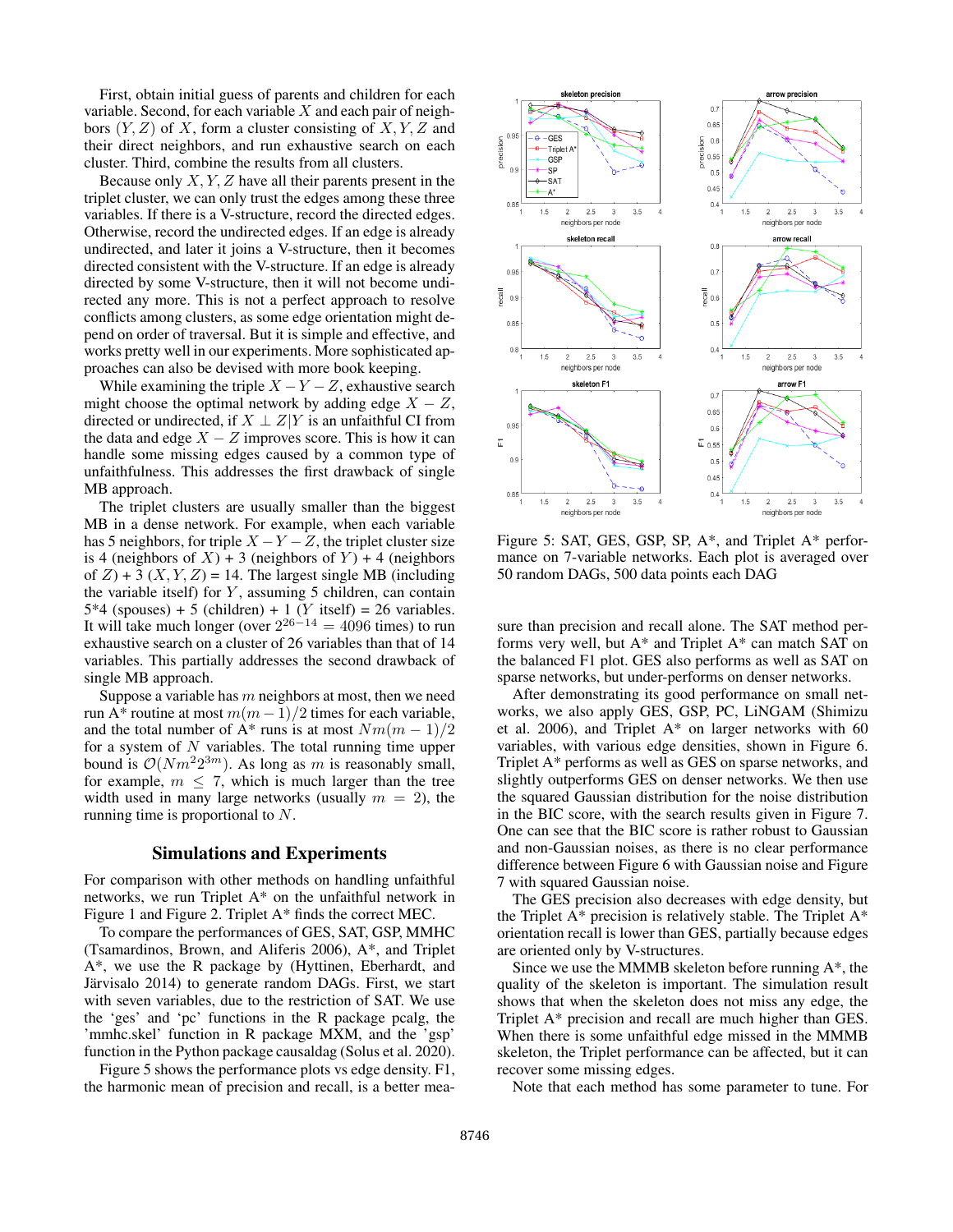

Figure 6: 60-variable networks, Gaussian noise. Each graph is averaged over 50 random DAGs, 500 data points each DAG.



Figure 7: 60-variable networks. Gaussian noise squared, but sign unchanged. Each graph is averaged over 50 random DAGs, 500 data points each DAG.

GES and  $A^*$ , the  $\lambda$  in BIC score affects the performance at small sample sizes. For large sample sizes, we find that  $\lambda$ has no clear impact on the learned structures. In our experiments, we use  $\lambda = 0.5, 1, 2$ . For PC, SAT, and SP, the  $\alpha$  in CI test is important for performance, and it varies dramatically for different methods. We find  $\alpha = 0.0001$  optimal for GSP on networks of 60 variables at sample size 500. For SAT and SP, we use  $\alpha \in [0.2, 0.4]$  to get optimal performance. For PC, we try  $\alpha = 0.01, 0.05, 0.1$ , and  $\alpha = 0.05$ gives the highest F1 score. It seems that different methods require different optimal  $\alpha$  for CI test.

#### Conclusion

For small networks, exhaustive methods such as A\*, SAT, and SP outperform PC, GES, GSP, and NOTEARS. A\* scales better than SAT and SP. Greedy methods such as GES and GSP suffer from local optima. For larger networks, Triplet A\* performs at least as well as GES, and outperforms GES in denser networks.

These findings are worth emphasizing. First, in practice it might be risky to assume faithfulness. Second, scorebased methods, especially when equipped with an optimal search procedure, demonstrate certain advantages, compared to constraint-based methods, as they are less susceptible to data unfaithfulness than conditional independence test. Third, greedy methods may frequently give sub-optimal results on finite data. Fourth, the proposed triplet method works well in practice. For future work, we will investigate the precision-saturation phenomenon of GES, discussed in Section 2, and accordingly develop its improved version.

## Acknowledgments

We want to thank Brandon Malone for his great help in using his open-source A\* library, and thank Antti Hyttinen for helpful instructions and updates on how to run his R package that implements the SAT method. We thank Chandler Squires for instructions on running the SP/GSP Python package. We thank Wayne Lam, Joseph Ramsey, Peter Spirtes for helpful discussions regarding uniqueness of optimal solutions. KZ would like to acknowledge the support by the United States Air Force under Contract No. FA8650-17-C-7715 and a generous gift from Apple. We also want to credit the Google MLPACK project for its efficient C++ library on machine learning, especially various regression functions.

# References

Chickering, D. 1996. Learning Bayesian Networks is NP-Complete. In Fisher, D.; and Lenz, H.-J., eds., *Learning from Data. Lecture Notes in Statistics*, volume 112, 121 – 130. New York, NY: Springer.

Chickering, D. M. 2002. Optimal Structural Identification with Greedy Search. *Journal of Machine Learning Research* 3: 507–554.

Forster, M.; Raskutti, G.; Stern, R.; and Weinberger, N. 2018. The frugal inference of causal relations. *The British Journal for the Philosophy of Science* 69(3): 821–848.